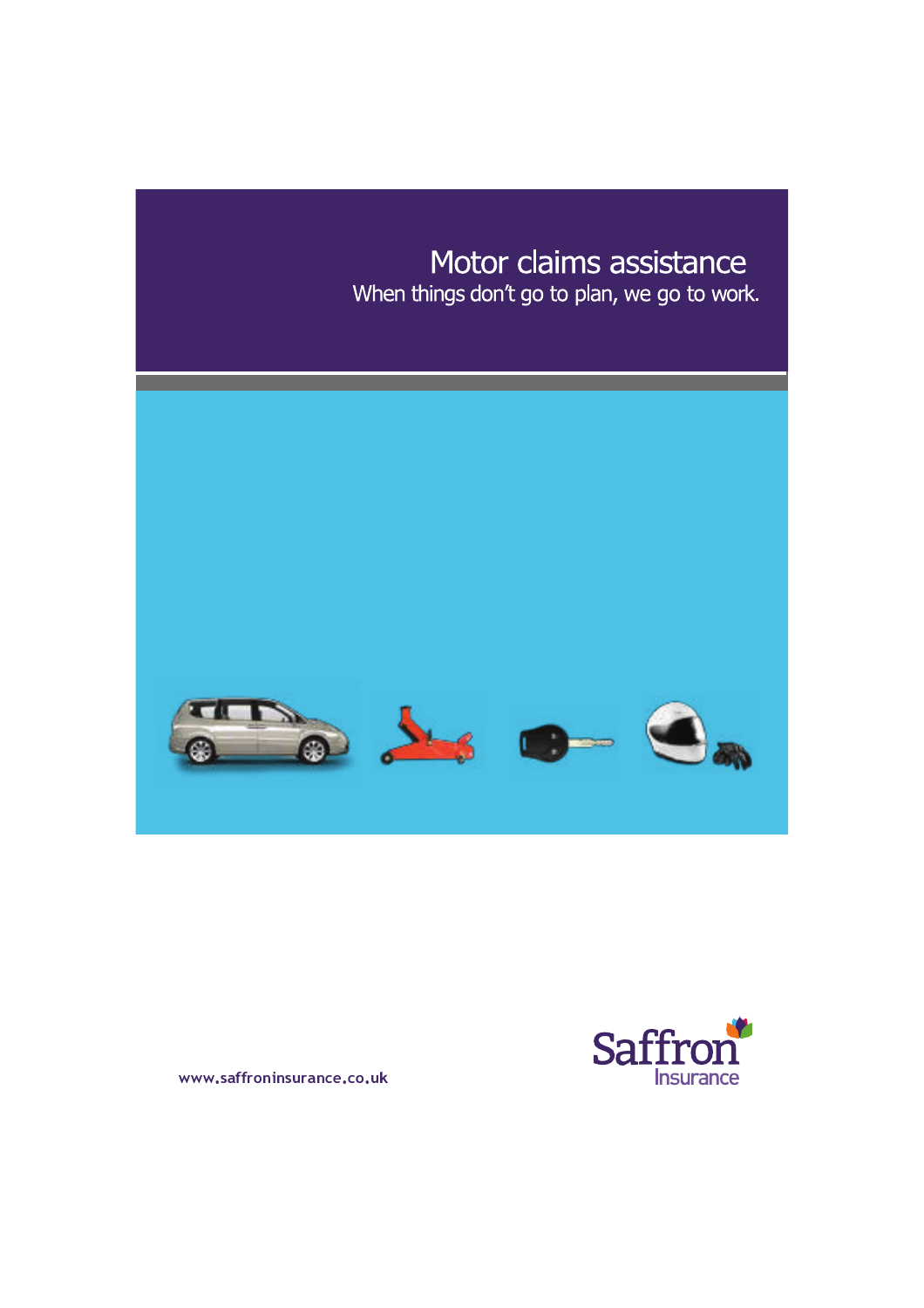# Motor claims assistance



When things don't go to plan, we go to work.

In the event of a claim, experienced specialists are on hand to ensure that your claim is dealt with efficiently and effectively in order to minimise disruption to you. If youhave an emergency our helpdesk is available 24 hours aday365daysayear on 0344 4122416.

Benefits of your Motor claims assistance:

- We will report the incident to the insurer when they allow us to. Some insurers require that you advise them yourself. If that is the case we will tell you. Please refer to your policy booklet for further terms
- Emergency recovery
- Guaranteed replacement vehicle following a theft or total loss
- Misfuel Drainage Service
- Assistance with windscreen claims

Enclosed in this document are the Terms and Conditions of your membership. Please take time to read this document to make sure you understand the service offered.

# **Contents**

# **Section 1:**

| <b>Saffron Legal Services Membership</b> |   |
|------------------------------------------|---|
| <b>Accident Assistance</b>               | 3 |
| <b>Complaints</b>                        |   |
| Definitions                              | 5 |
| <b>Section 2:</b>                        |   |
| <b>Guaranteed Replacement Vehicle</b>    |   |
| <b>Misfuel Drainage Service</b>          | 8 |
| Definitions                              |   |
|                                          |   |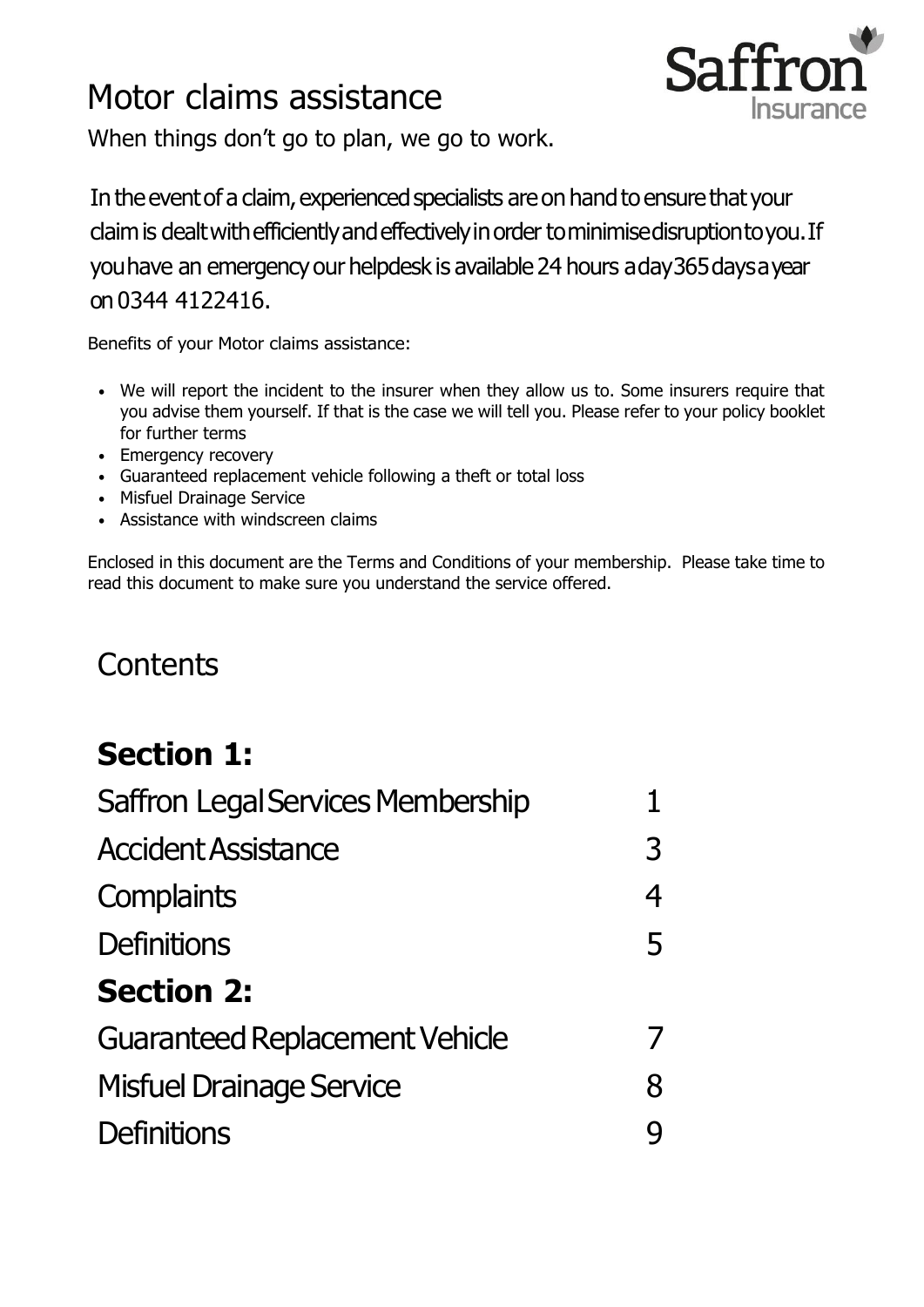## **Section 1:** Saffron Legal Services Membership

### **Should you be involved in an accident, one call to Saffron Claims Assist and we will help you.**

### **Non-Fault**

We will arrange to report the non-fault incident to your insurance company and where necessary liaise with all parties involved including third party insurance companies, engineers, repairers etc.

If the incident was not your fault we can, subject to assessment, arrange for repairs and also arrange for a replacement like-for-like vehicle. The vehicle will be delivered and collected from your home address if necessary. If repairs are authorised and arranged by us you will have no excess to pay. In the event of a non-fault accident, we will appoint a qualified specialist solicitor to pursue any injuries suffered by you and your passengers. The solicitor appointed will be fully committed to settling your claim on the best terms possible.

### **Fault**

We will put you in touch with your Insurance Company's claims department, who will assist you with progressing your claim.

### **Replacement Vehicle Service**

Our network of replacement vehicle suppliers have access to over 60,000 vehicles across the UK. Vehicles include private cars, commercial vehicles, taxis and motorcycles and can be delivered to your home address or collected from one of over 300 local depots nationwide. **Vehicle Repair Service**

If repairs are made to your vehicle (subject to assessment) you will not be required to pay any excess to the repairer upon completion of the repairs (Terms & Conditions apply).

### **Regulation**

Saffron Insurance Services Ltd non-fault accident management service is administered by Coplus who are specialists in handling non-fault road traffic accident claims throughout the UK. Coplus is a trading name of Motorplus Ltd, registered in England No. 03092837. Motorplus Ltd are authorised and regulated by the Financial Conduct Authority :309657.

Saffron Insurance Services Ltd is authorised and regulated by the Financial Conduct Authority. Registered in England No 302774. Registered Office 22 High Street, Saffron Walden, Essex, CB10 1AX.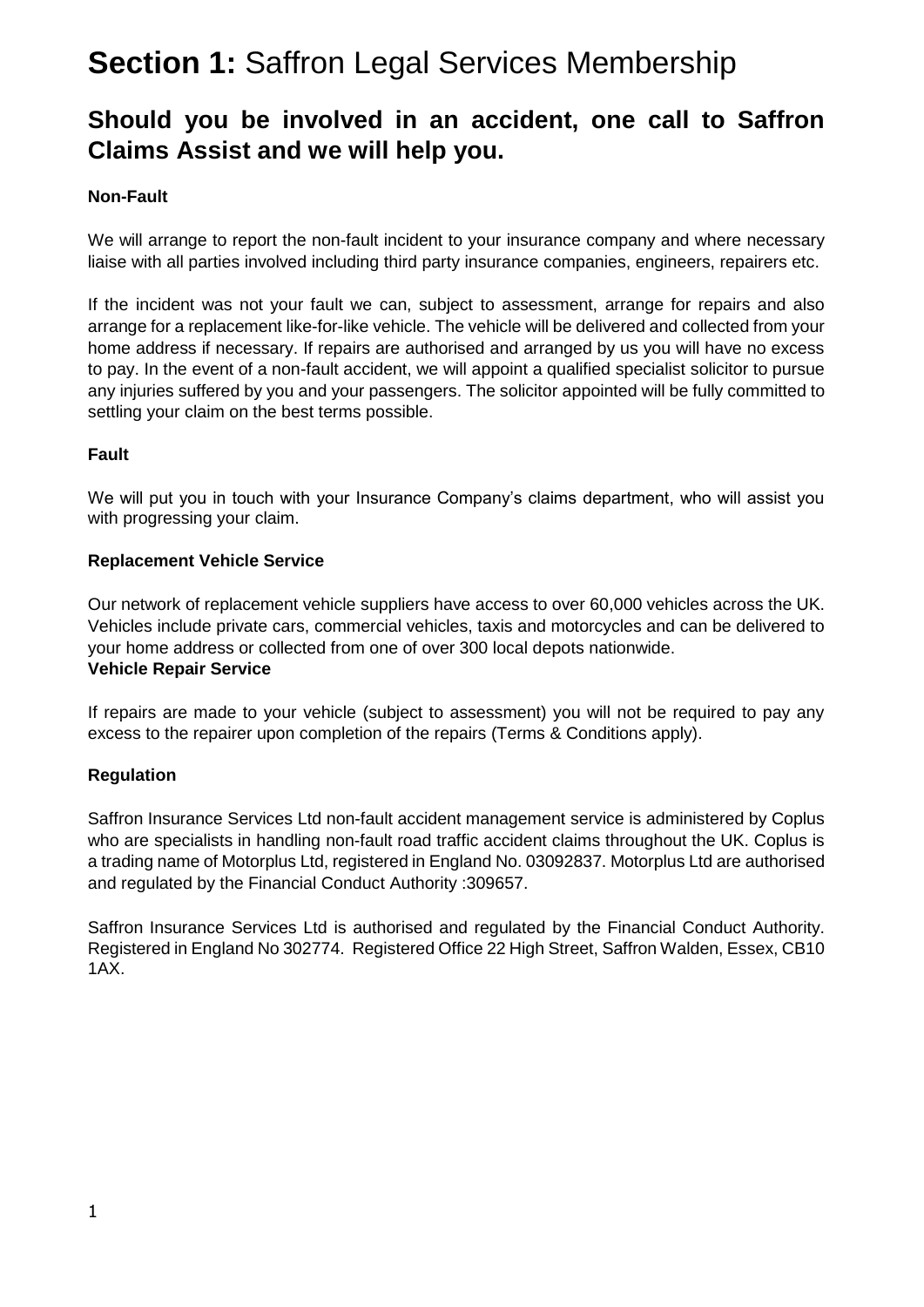## **Call our claims team on 0344 4122416**

### **Client Benefits**

- 1. Accident Management Service for all non-fault incidents\*
- 2. No policy excess to pay\*
- 3. Vehicles assessed by fully qualified, independent engineers.
- 4. Replacement like for like vehicle\*
- 5. No up-front costs
- 6. Injury and other losses claimed\*
- 7. Assessment and treatment arranged\*
- 8. Compensation for personal injury\*
- 9. 24 hour claim line
- 10. Internet view of file

\* For victims of non-fault road traffic accidents only. Terms & Conditions apply.

### **THIS IS NOT A CONTRACT OF INSURANCE**

### **Administered directly by Coplus for the customers of Saffron Insurance Services Ltd.**

**Coplus Floor 2, Norfolk Tower, 48-52 Surrey Street, Norwich, NR1 3PA Email: saffronclaims@coplus.co.uk Claimline: 0344 4122416 Calls cost no more than a national rate call and are free as part of your landline or mobile inclusive minutes.**

### **In the event of an accident**

- 1. Keep calm do not admit liability
- 2. Call 999 if emergency services are needed
- 3. Exchange names, addresses and insurance details.
- 4. Note everything you can all witnesses, vehicles, locations, damage and accident circumstances
- 5. Be sure to note the make, model, colour and registration number of every vehicle
- 6. Draw a sketch of the scene take photos if possible
- 7. Remember to look out for other traffic around the accident, particularly on busy highways

Contact Saffron Claims Assist on 0344 4122416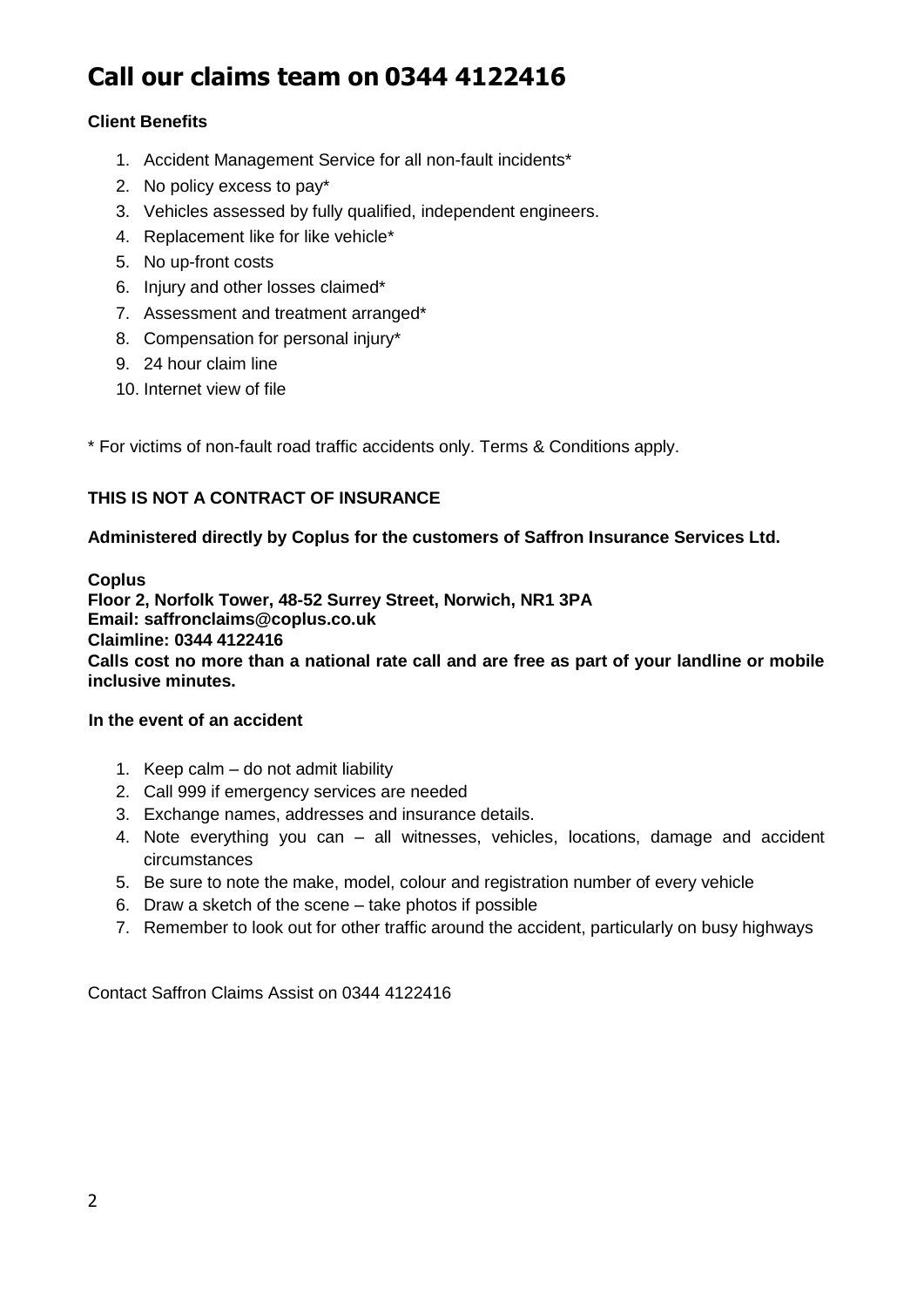### Section 1: Road Traffic Accident Assistance

### **Road Traffic Accident Assistance: 0344 4122416**

#### **Post-Accident Assistance**

Contact our claims handler following a **road traffic accident** within the **territory** and our **claims handler** will record all the relevant information, and if required provide a copy of such record to the member or **driver**.

Once all information is taken our **claims handlers**, with the permission of the motor insurer of the policyholder or driver, can report the details of the **road traffic accident** to the motor insurer and ask them to contact the member or **driver** at a convenient time to discuss the insurance claim. Our **claims handler** can also assist in determining whether the vehicle can be driven following **the road traffic accident** through asking the member or **driver** a series of questions.

#### **Replacement Vehicle Assistance**

Our **claims handler** will assist the member or **driver** in hiring a replacement vehicle for the period that the vehicle is immobilised or being repaired following the **road traffic accident** if:

- 1. A third party driver is responsible for the road traffic accident and their insurers do not dispute that their driver is responsible for the **road traffic accident**;
- 2. You complete a hire and credit agreement with the hire car company;
- 3. You comply with the terms and conditions of the hire car company selected by us;
- 4. You confirm that there is not a courtesy car benefit included within your motor insurance policy as a result of the road traffic accident in question.

Our **claims handler** cannot guarantee that the hire car company will be able to provide a particular make or model of replacement vehicle.

Our **claims handler** will not pay any costs relating to the hire car except where outlined in section 2 of this document.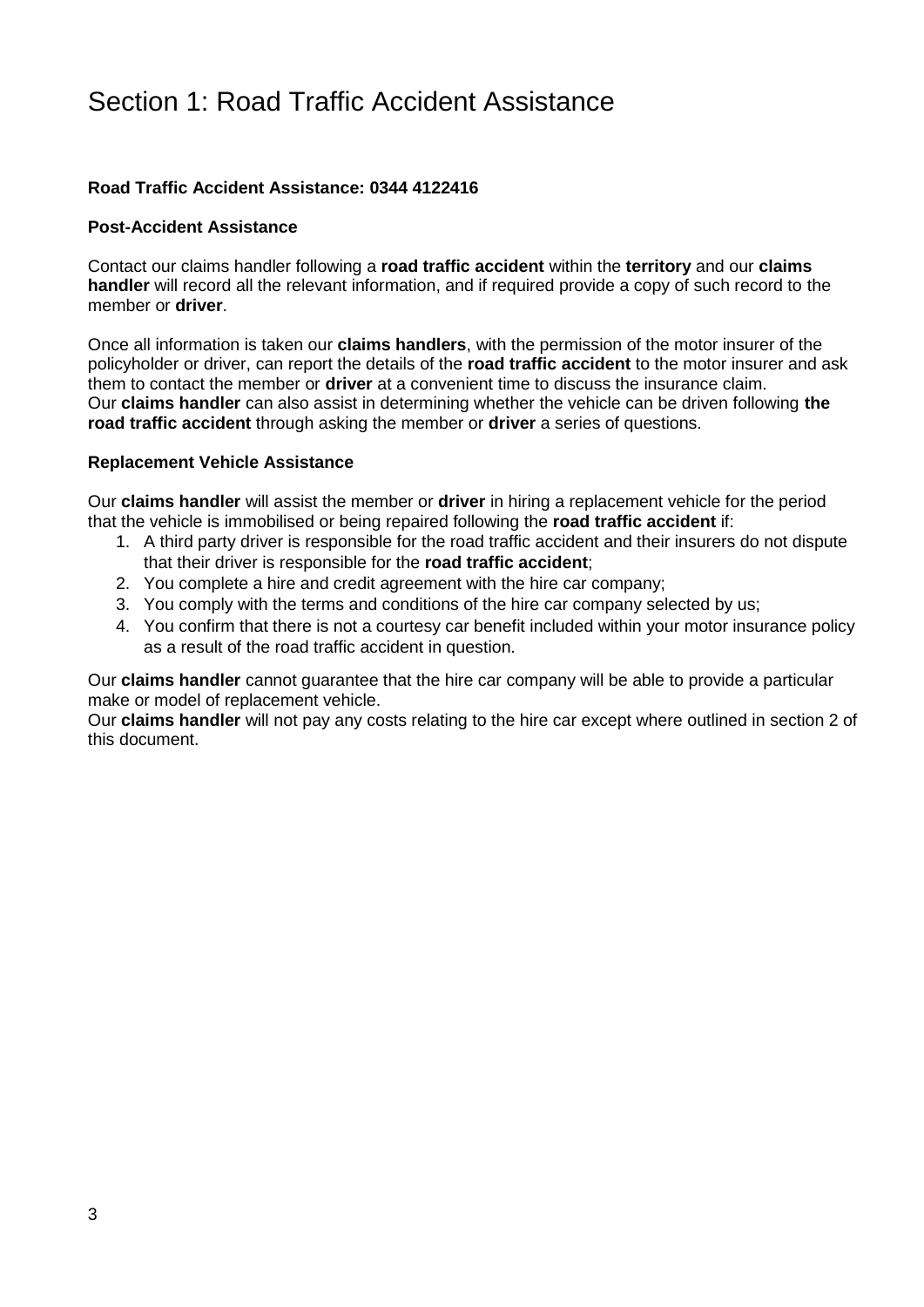## **Section 1:** Complaints

### **Complaints**

We and our **claims handler** are committed to providing you with the highest standard of service and customer care. We and our **claims handler** realise, however, there may be occasions when you feel you did not receive the standard of service you expected.

If you would like to complain about any aspect of the service we or our **claims handler** have provided to you under the membership please contact us as set out below.

Please bring the complaint to our attention as soon as you can as this will assist us and you to resolve the complaint as quickly as possible.

If you are dissatisfied with any aspect of our service:

- Call us on: 01799 522293
- Email: claims@saffroninsurance.co.uk
- Write to: Mr S Seekings (Managing Director), 22 High Street, Saffron Walden, Essex, CB10 1AX

If you contact us in writing or by email please provide your full name, contact telephone number, membership number and, where applicable, the **vehicle** registration number. Please be prepared to provide the same information if you call us. Using this complaints procedure will not affect your legal rights.

### Call our Complaints team on 01799 522293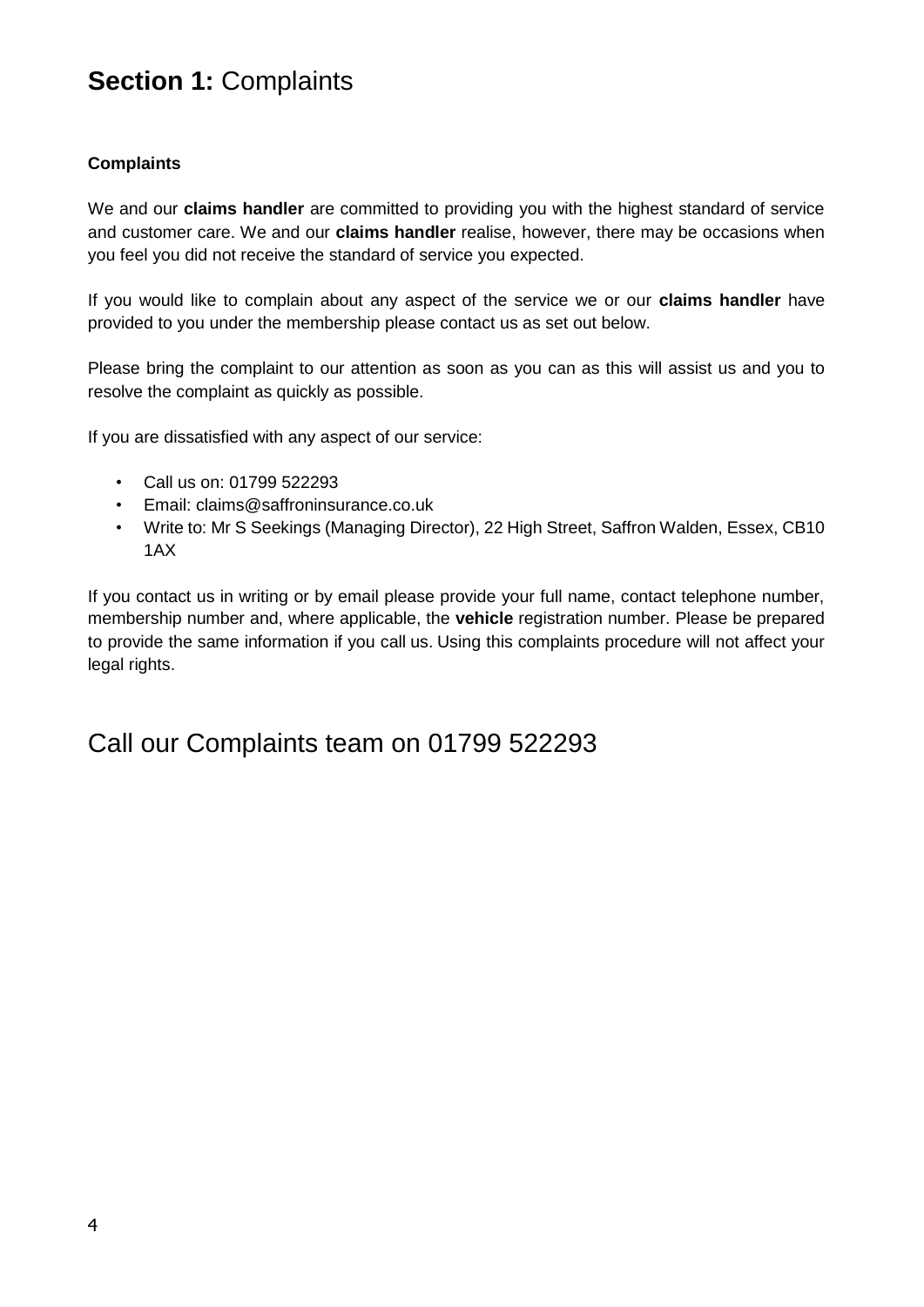### Section 1: Definitions

### **Your Terms and Conditions**

Certain words in this notice have special meanings. These words and their meanings are listed below and apply wherever they are in bold type.

**"driver"** - means any driver of a **vehicle** under a **vehicle based membership**;

**"household"** - means any person who lives permanently at the **home** and any student or member of the armed forces who normally lives permanently at the **home** but is temporarily living away from the **home**;

**"claims handler"** - means Saffron Accident Helpline, operated by Coplus, or a representative of Saffron Accident Helpline;

**"legal claim"** - means an incident which **our claims handlers** or our appointed **legal representative** accept as falling within the terms of this notice which, in our reasonable opinion, is the first incident that could lead to a legal claim being made;

**"legal costs"** - means the reasonable, proportionate and properly incurred fees, expenses, costs and disbursements incurred by or on behalf of you and/or your passengers and authorised by our **claims handler** in pursuing or defending a legal claim under this section, and/or the reasonable costs

of a third party for which you and/or your passengers are either held liable by court order or are agreed by us and which are incurred in connection with

#### **legal proceedings;**

**"legal proceedings"** - means the pursuit of a **legal claim** for your and/or your passengers **uninsured losses** or damages either by negotiation or by civil, tribunal or arbitration proceedings within a court in the **territory** in respect of a matter covered under this section;

**"legal representative"** - means the solicitors or other qualified experts appointed by our **claims handler** to act for you and/or your passengers provided that such solicitors or experts satisfy the following conditions:

- 1. they agree to fund all disbursements and not to claim for the same until the end of the case;
- 2. they agree not to submit any claim for **legal costs** until the end of the case and try to recover all **legal costs** from the other party in the action; and
- 3. they agree to report in writing to our **claims handler** on any substantive development in the progress of the **legal claim;**

**"policy excess"** - means the amount not covered by your policy which is: -

- 1. £nil, where the person making the **legal claim** does not receive an award of damages for a claim for personal injury;
- 2. In a successful case a sum equivalent up to 25% or any such limit as set by law of any general damages received by you and/or your passengers for personal injury, excluding any sums for future loss and any sums paid or payable to the Compensation Recovery Unit of the Department of Work and Pensions;
- 3. £nil, where the person making the **legal claim** is under 18 years of age or are a patient under section 1 of the Mental Health Act 1983.

**"road traffic accident"** - for the purposes of this Legal Services Provision: means a traffic accident involving a **vehicle** and at least one other motor vehicle occurring during the main insurance policy **period** on a public highway or on a private road or a car park to which the public has an uninterrupted right of access for which the **driver** is not at fault and for which another party is at fault;

**"schedule"** - means the document containing important details about the insurance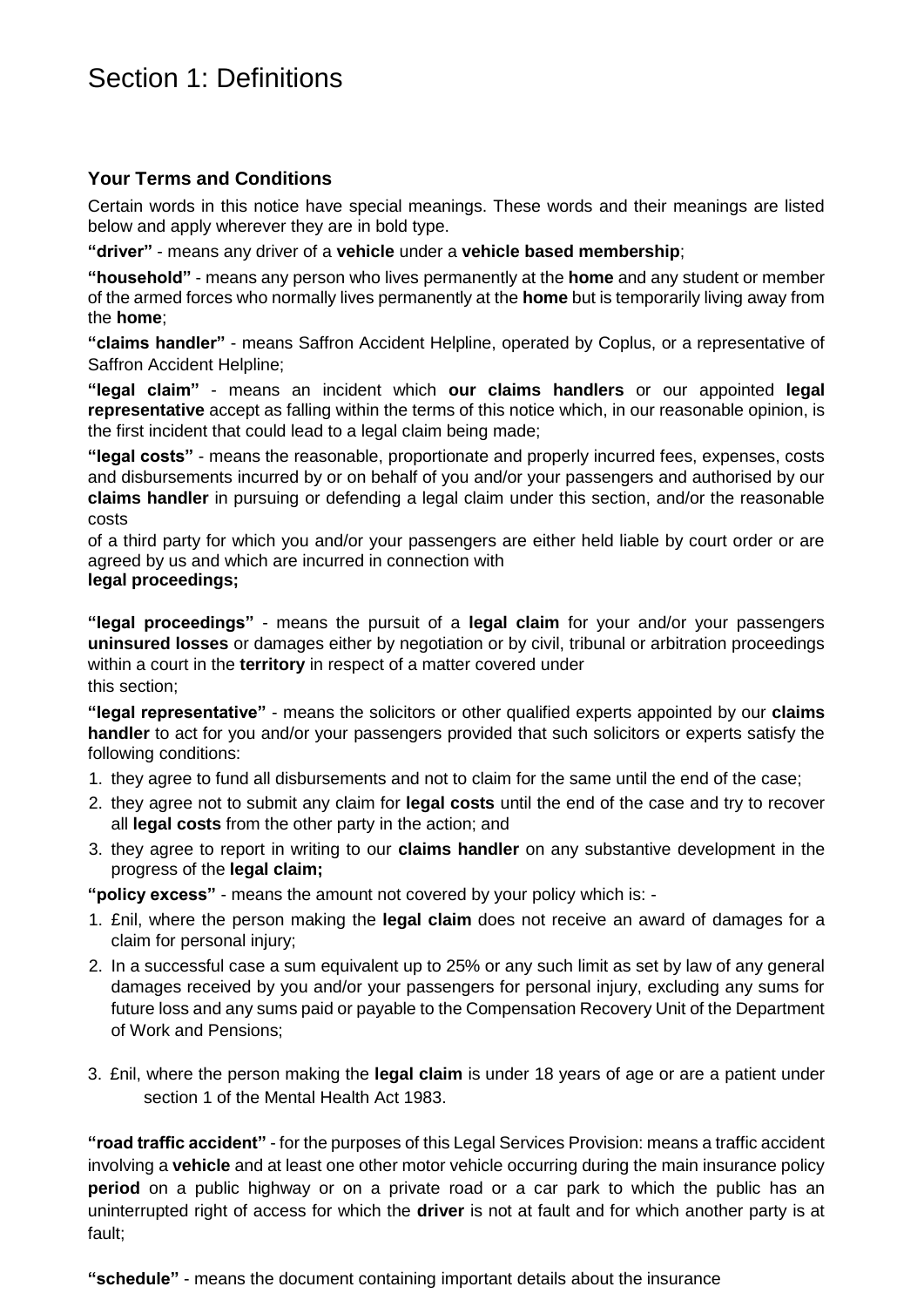policy you have purchased from Saffron Insurance Services Ltd, which must be read in conjunction with this document

**"start date"** - means the date that your motor insurance policy is in force as shown in the **schedule**;

**"uninsured losses"** - means losses directly arising out of a **road traffic accident** where the said losses are not otherwise covered by insurance and either damage occurs to a

**vehicle** and/ or any personal effects owned by you (or your passengers) and/or you (or your passengers) suffer death or bodily injury;

**"territory"** - means England, Wales and mainland Scotland

**"road traffic accident"** - means an incident involving one or more motor vehicles;

**"vehicle"** - means motorised vehicle;

**"policy holders"** - means holder of a motor insurance policy with Saffron Insurance Services Ltd.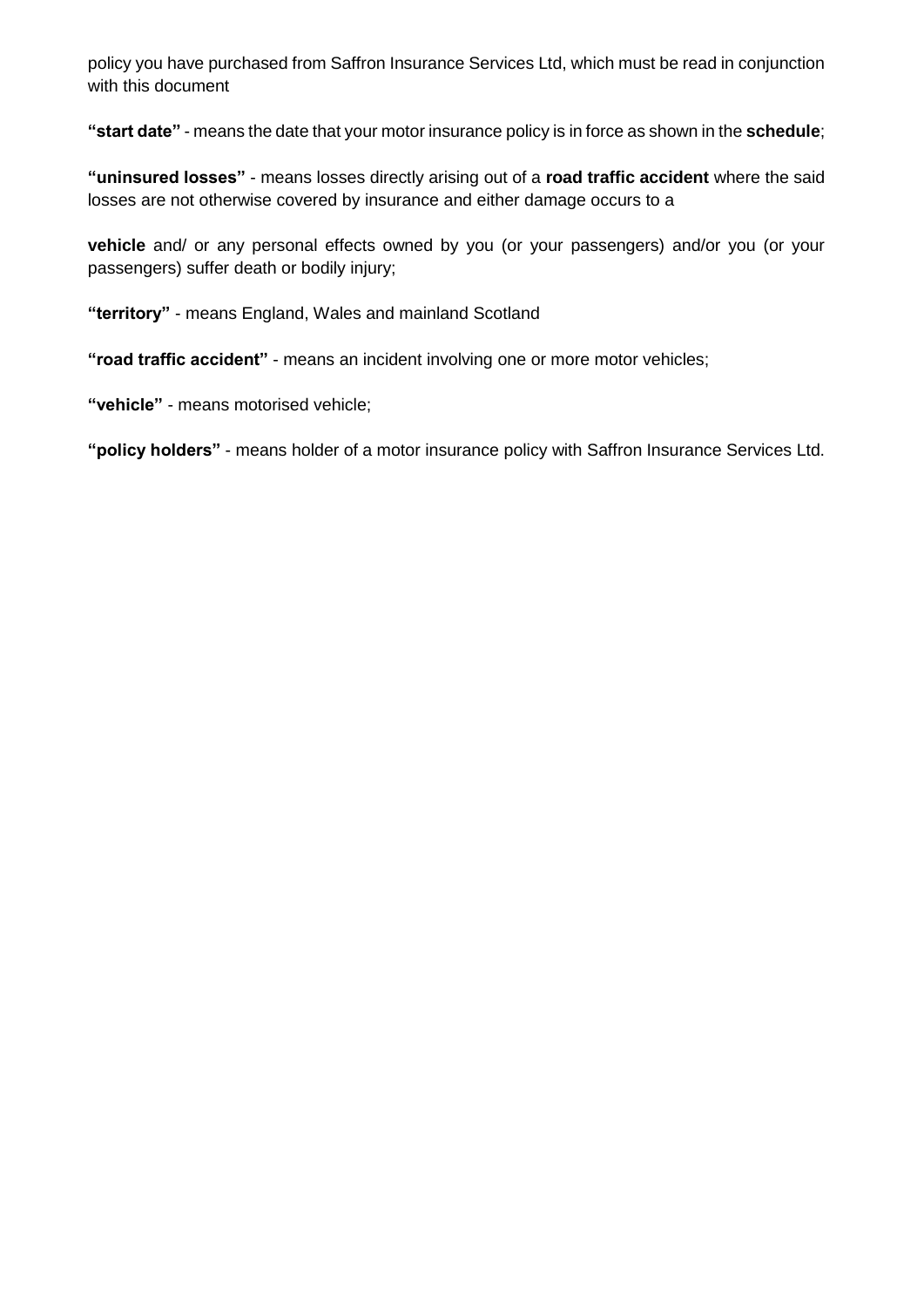In the event that **your vehicle** is immobilised and deemed a **total loss** following an **insured incident** or is stolen (not recovered).

### **What is covered:**

• **We** will arrange for a **hire vehicle**, for a maximum of 10 days or until the day you receive payment towards the **market value** of **your vehicle**, whichever is sooner

### **What is not covered:**

- Any requests for assistance received by **us** 7 days or more after the **insured incident**
- The provision of a **hire vehicle** where a vehicle is available under section 1 of this document or another product/ policy
- Any hire charges after the day **you** receive payment towards the **market value** of **your vehicle**
- Use of the **hire vehicle** by anyone under 21 and over 80 years of age
- Use of the **hire vehicle** outside the **territorial limits**
- Use of the **hire vehicle** by anyone not on the **accompanying motor policy**
- Any losses incurred by you due to lack of availability of the **hire vehicle**

#### **Important Information:**

- You must abide by the terms and conditions of the hire company selected by **us**, which may include geographical restrictions
- Any reasonable offer of payment for the **market value** of **your vehicle** should be accepted, even if only as an interim payment and **you** should inform **us** as soon as payment is received
- **Hire vehicles** are subject to availability

### **Conditions**

**We** will provide the services, subject to **our** terms and conditions and so long as:

- **You** contact **us** in the first instance
- **You** seek and are granted indemnity from the **accompanying motor policy**
- The **insured incident** relates to **your vehicle**
- **You** ensure that all the Terms and Conditions in the **accompanying motor policy** are complied with

#### **Exclusions**

**We** will not assist with:

- Any **incident** not covered by the **accompanying motor policy**
- Any **insured incident** that is in any part fraudulent, false or exaggerated. In such circumstances **we** will seek to recover any costs incurred from **you**
- Any **insured incident** that happens outside the **territorial limits**
- Any **insured incident** where **you** or any driver under the **accompanying motor policy** were under the influence of alcohol and/or drugs
- Any **insured incident** said to have occurred in the first 48 hours of this scheme
- Any costs incurred without prior written agreement from **us**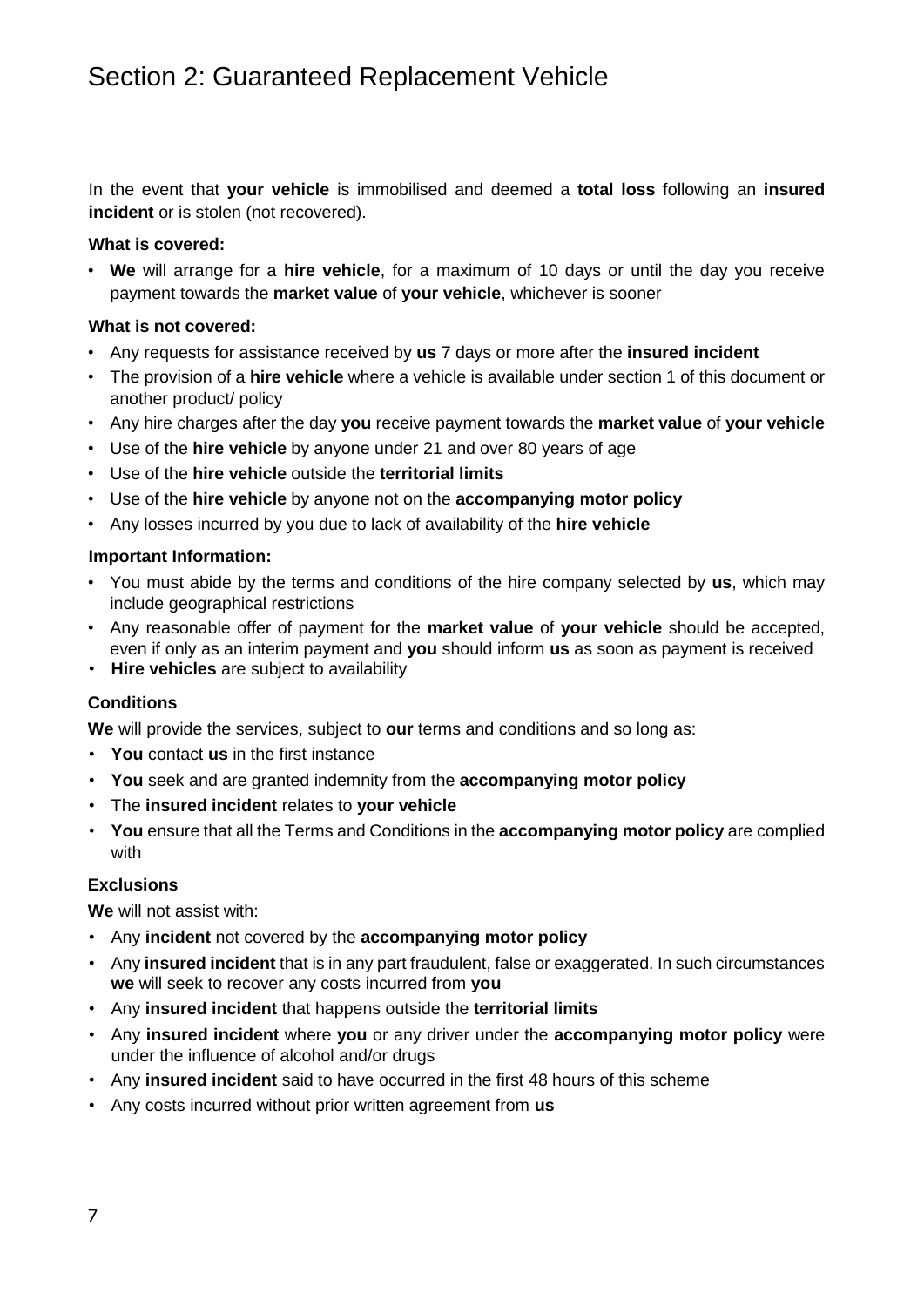## **Section 2:** Misfuel Drainage Service

In the event that **you misfuel your vehicle** and require the contaminated fuel to be drained from the tank.

What is covered:

- The drainage and flushing of **your vehicle's** fuel tank
- The transporting, storing and disposal of contaminated fuel following EU guidelines What is not covered:
- Replacement fuel This will need to be purchased from the **misfueling** agent by **you**
- Mechanical or component damage as a result of the **misfueling**

Important Information:

- **We** offer **you** a mobile drainage service and cannot guarantee restarting **your vehicle** after **misfuelling**
- If **our** agents are unable to attend the vehicle location due to law or any other reasonable reason **we** will be unable to assist
- **You** are responsible for ensuring that this service does not affect any vehicle warranties or other agreements **you** have in relation to **your vehicle**
- Should recovery or repair of the vehicle be required following this service **you** should contact **your** breakdown provider or repairer

### **Conditions**

**We** will provide the services, subject to **our** terms and conditions and so long as:

- **You** contact **us** in the first instance
- The **misfueling** relates to **your vehicle**

### **Exclusions**

**We** will not assist with:

- Any **misfueling** where such provision is already in place under another insurance product or policy
- A situation arising from foreign matter entering the fuel system except for diesel or petroleum
- Any **misfueling** that happens outside the **territorial limits**
- Any **misfueling** where **you** were under the influence of alcohol and/or drugs when the **misfueling** occurred
- Any **misfueling** said to have occurred in the first 48 hours of policy inception
- Any costs incurred without prior written agreement from **us**
- More than one **misfueling** per year